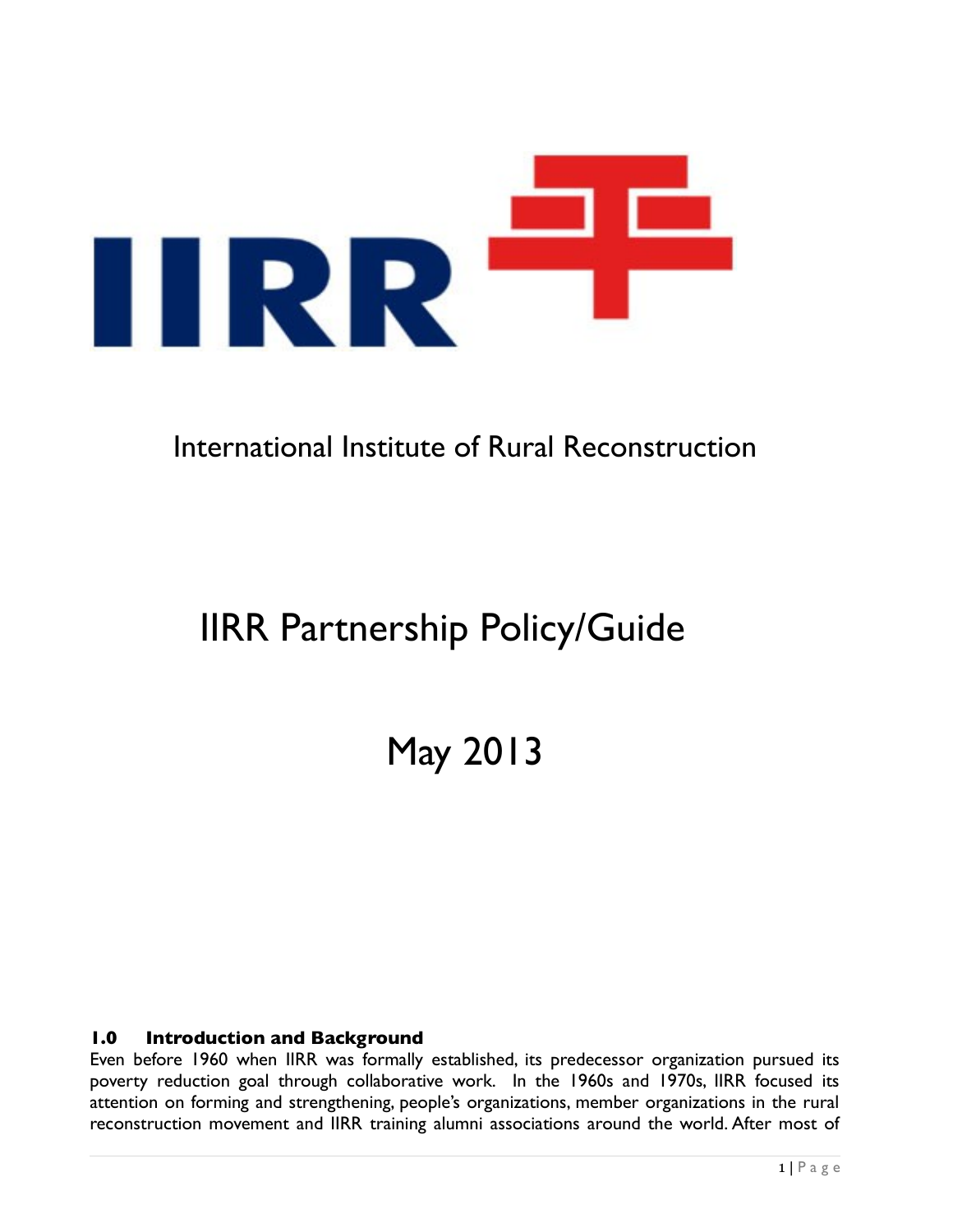the national rural reconstruction movements and alumni associations had become self-suffcient in the early 1990s, IIRR continued joining forces with various development organizations and community groups to attain its poverty reduction goal. The 2011-2015 Strategy puts greater emphasis on partnership as one of the key pillars to attaining the mission and the goals of IIRR. This policy aims to guide IIRR as it engages in meaningful relationships with like-minded organizations and communities in pursuit of its development goals.

# **1.1 About IIRR**

The International Institute of Rural Reconstruction is an international grassroots development, training and research organization with the mandate of reducing poverty through innovations and community empowerment.

#### 1.1.1 **Vision**

We envision a world of equity, justice, and peace where people achieve their full potential and live a life of quality and dignity in harmony with the environment.

#### **1.1.2 Mission**

We enable communities and those who work with them to develop innovative yet practical solutions to poverty through a community-led development approach and widely share these lessons to encourage replication.

#### **1.1.3 Values**

We are inspired and live by our credo. Our continuous effort to build the capacity of the poor and those who work with them is based on our belief in productive, benefcial partnerships which are discussed in section 3.0, IIRR principles of sustainable partnership.

#### 1.2 **IIRR – Partnership Context**

Globally, partnership is emphasized among nations, development partners, donors, the private sector, and Civil Society Organizations. Development actors have come to realize that no single organization can work in isolation as long as the needs of the communities that they serve remain many and diverse. IIRR is part of this global community.

All IIRR policies are approved by the trustees who have an oversight and governance responsibility. In 2011/2012 the IIRR trustees approved several such policies. These include; HIV/AIDS, gender equality, confict of interest, whistleblower, donor privacy, and document retention policies. The partnership policy is one that aims to further strengthen systems and procedures as outlined in 2011-2015 strategy. This policy is formulated within the broader global context where partnership is seen as one of the main pillars of IIRR's Strategy 2015 and Millennium Development Goals (MDG).

#### **2.0 Our Working Definition of Partnership**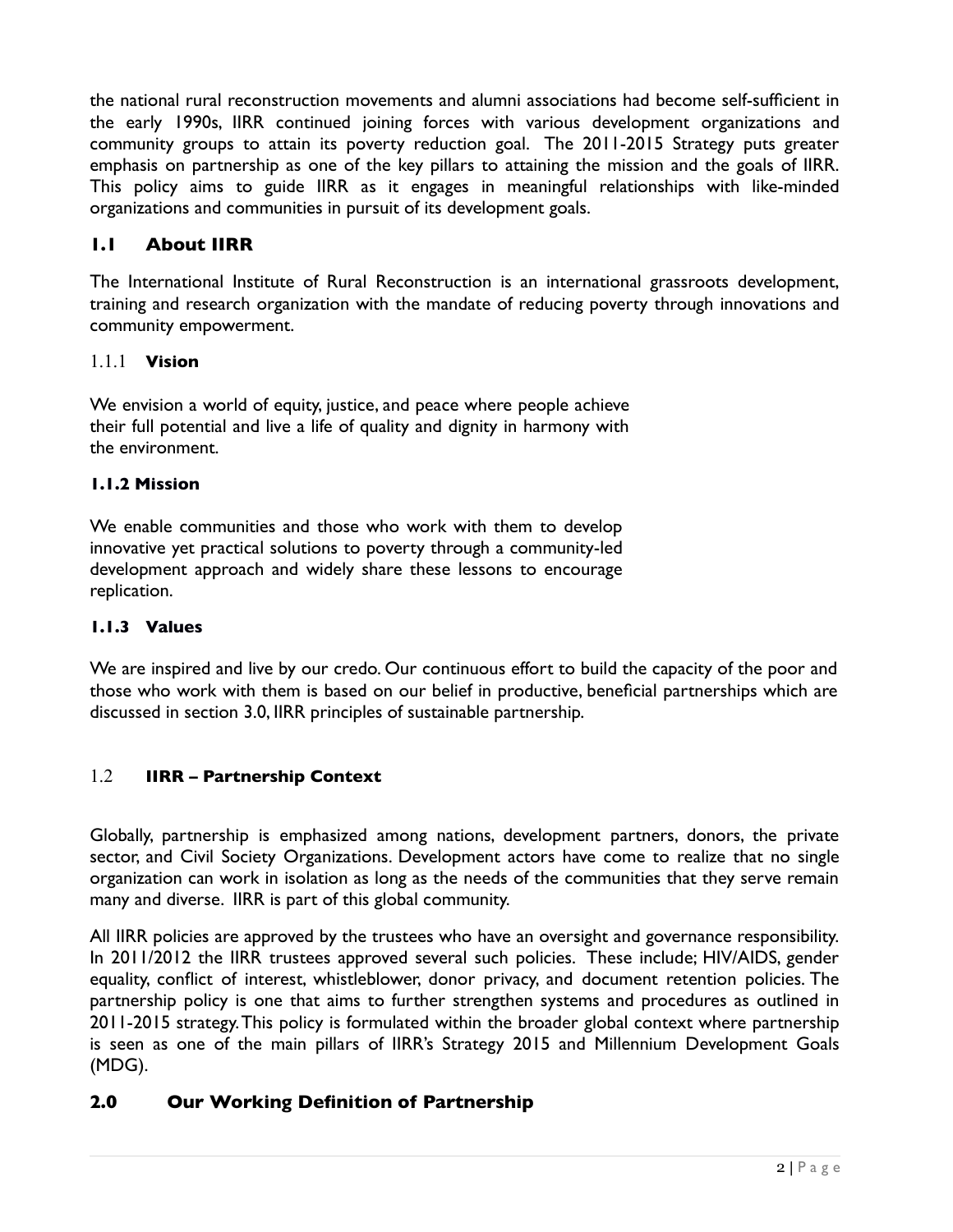IIRR defnes partnership as a *formal relationship between IIRR and other development actors to achieve a common development goal or objective.* The "partnership concept" generally refers to any formal working arrangement involving one or more independent bodies from any sector who share responsibilities and agree to cooperate toward a common goal.

#### **2.1 Rationale and Purpose of Partnership**

IIRR is an advocate for the idea that people's participation is the foundation for sustainable change. Currently IIRR is working with over 150 partners around the world. By joining forces, IIRR leverages the resources and talents of organizations and people who work with these organizations. For example, community members and grassroots partners may bring to the partnership "practical do-how" while our staff may contribute to "technical know-how" in the words of our founder. These two actors complement each other's skill sets. The community members and local partner also bring local traditional knowledge and expertise that reside with people, are affordable, and will contribute to sustainability. In addition, partnership stimulates collaboration which will build a collective voice and action that will have greater impact on policy and governance. We believe that local communities and other civil society partners can better understand, represent and address the needs and aspirations of poor people by forming alliances. From an aid effectiveness point of view, the various actors fnd themselves in situations where they are obliged to work with others to fulfll their mandates and attain strategic goals, ensuring that actions are not duplicative or un-supported.

The knowledge, skills and experience that partners offer each other allow us to make a greater impact than if we worked independently.

#### **2.2 Who Do We Partner With?**

Development actors could be community or People's Organizations (POs) also commonly known as Community Based Organizations (CBOs), national/local or international NGOs, national or local governments, UN agencies, academic and research institutions and resource organizations or donors.

IIRR works with these diverse organizations which fall into four broad groupings which may not have clear dividing lines. Relationships may ft into more than one category at a time or over time:

#### 2.2.1 **Learning Community Partners**

These are organized community groups like POs, CBOs, Cooperatives and other formally organized structures with a legal identity whose efforts aim to beneft the larger community. In this context, IIRR will also collaborate with organizations that support efforts of organized community groups, like local government, local NGOs, International NGOs and/or the private sector who work in the same geographic location. These partners are strategic because they enable IIRR and communities to achieve the poverty reduction goal. These partners work together over time with suffcient alignment of goals and objectives toward achieving a lasting impact on poverty.

#### 2.2.2 **Consortium Partners**

These are partners (typically other development organizations) that IIRR enters into a formal agreement with for a specifc period of time to accomplish a specifc task.. Such partnerships are often project-specifc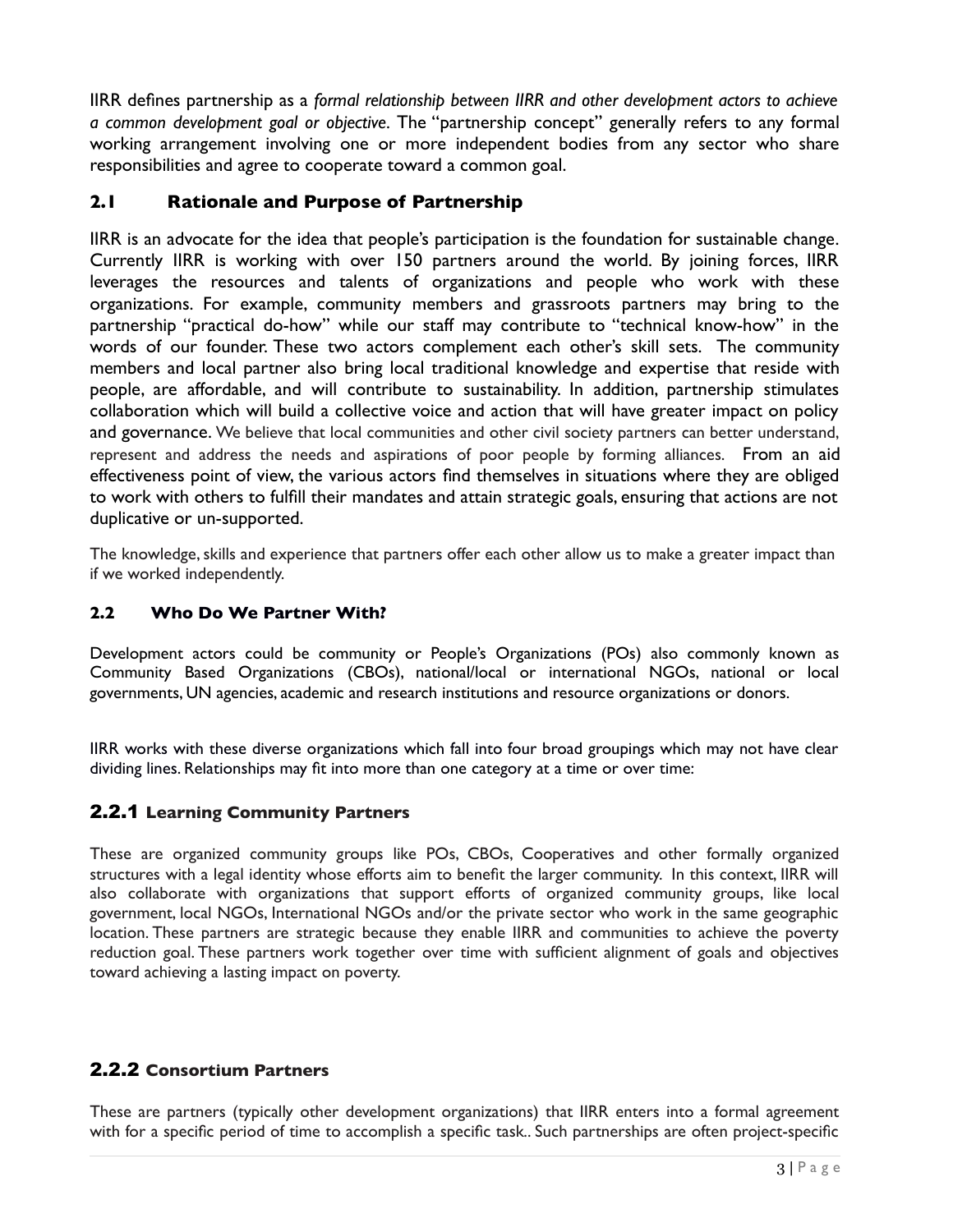and time-bound. When a given project is complete, such partnership may end or continue with a new project. In the future, IIRR may act as the lead in forming consortiums of its own.

#### 2.2.3 **Capacity Development Partners**

These are demand-led partners who seek capacity development support from IIRR. These partners utilize IIRR trainings, study programs, and/or technical skills. These partners could be UN agencies, national or international development organizations, faith-based organizations that are involved in developmental activities, grantees of donors, etc. In most cases, these partners pay for the services of IIRR in full or at a subsidized rate or the cost is paid for them by a sponsor.

## 2.2.4 **Resource Support Partners**

These are partners who support IIRR through funding. These are foundations, corporations, governments, and bilateral or multi-lateral agencies. It also includes individuals who, through large, use-restricted gifts, support IIRR's programmatic or administrative costs.

## 2.2.5 **Knowledge Partners**

IIRR is engaged in joint knowledge-development through publications. Over the years, IIRR has worked with research and academic institutions, NGOs, donors and their grantees, and UN agencies to publish numerous manuals, toolkits, feld-guides, etc. through writeshops. In such publications, IIRR promotes joint ownership and copyright-free releases to encourage wider circulation and use of the material. *If any of the publications will be used for a commercial purpose, IIRR will require a written request.* 

# **3.0 Our Principles of Sustainable Partnership**

Our partnership principles are built around productive, benefcial partnerships that refect our core values of mutual respect, mutual knowledge, mutual trust, and mutual help. These are defned as follows:

# **3.1 Mutual Respect**

At an individual level, IIRR recognizes that all people have worth and a right to make their own decisions and lead their lives. Acceptance of this principle leads IIRR and partners to treat each other with respect and dignity. At the organization level, IIRR and partners recognize and respect each other's autonomy and fnd common ground that enables both organizations to attain their development goals.

Equality requires mutual respect between members of the partnership regardless of size or power. The partners must respect each other's mandates, obligations and independence and recognize each other's constraints and commitments. True partnership is impossible without mutual respect; however, mutual respect must not preclude organizations from engaging in constructive dissent.

# **3.2 Mutual Knowledge**

IIRR recognizes that all people and organizations have experiences, resources, talents, and local and traditional know-how which will form key ingredients for a successful partnership. IIRR and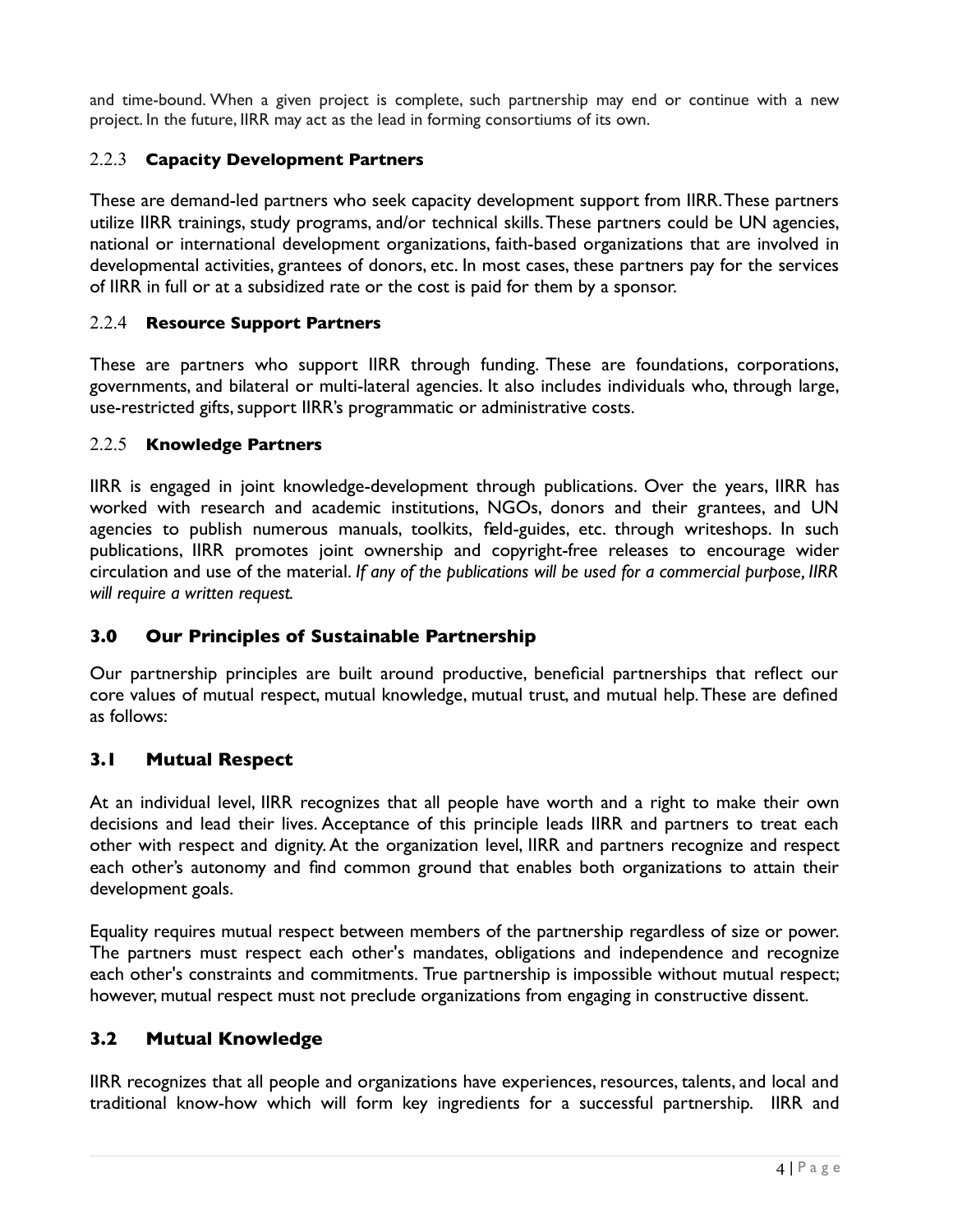partners will work together to discover, identify and utilize these unique skill-bases and strengthen each other.

#### **3.3 Mutual Trust**

True and lasting partnership is built on trust. Mutual trust is achieved through dialogue (on equal footing), with an emphasis on frequent consultations and open sharing of information. Communication and transparency, including fnancial transparency increase the level of trust among partners.

#### **3.4 Mutual Help**

The diversity of our partners (POs, CBOs, NGOs, and LGUs) is an asset and allows both partners to build on and complement the other's contributions. Local knowledge of POs and CBOs is one of the main assets to leverage and build upon. The local partners are more knowledgeable about specifc social or cultural contexts and IIRR will bring knowledge or technical "know-how" and resources from outside which will complement contributions of communities and their support organizations. IIRR and partners will work and learn together to achieve success.

#### **3.5 Mutual Accountability and Good Governance**

IIRR and its partners are accountable to each other and more so to the public and communities as well as the development process at large. Special emphasis will be placed on fnancial accountability of funds both organizations will be entrusted with. Accountability is a fruit of good governance. Both organizations will work to put in place systems (fnancial, human resources and others) that will ensure good governance and accountability.

#### **4.0 Policy Statement**

IIRR works with and through partners to achieve its development goals for overcoming poverty. The partnerships are based on leveraging complementary skills and respect for the contribution that each party brings. IIRR's partner relationships are informed by and managed by a set of principles of: mutual respect, mutual knowledge, mutual trust, mutual help and mutual accountability. These principles underpin our programs and partnership decisions in development work at every level of engagement. More specifcally:

4.1 IIRR will conduct all of its Learning Community work with and through partnership with POs, CBOs, Cooperatives and other formally organized structures which have a legal identity and whose efforts aim to beneft the larger community. In this context, IIRR will also collaborate with organizations that support their efforts, like local governments, local NGOs, International NGOs